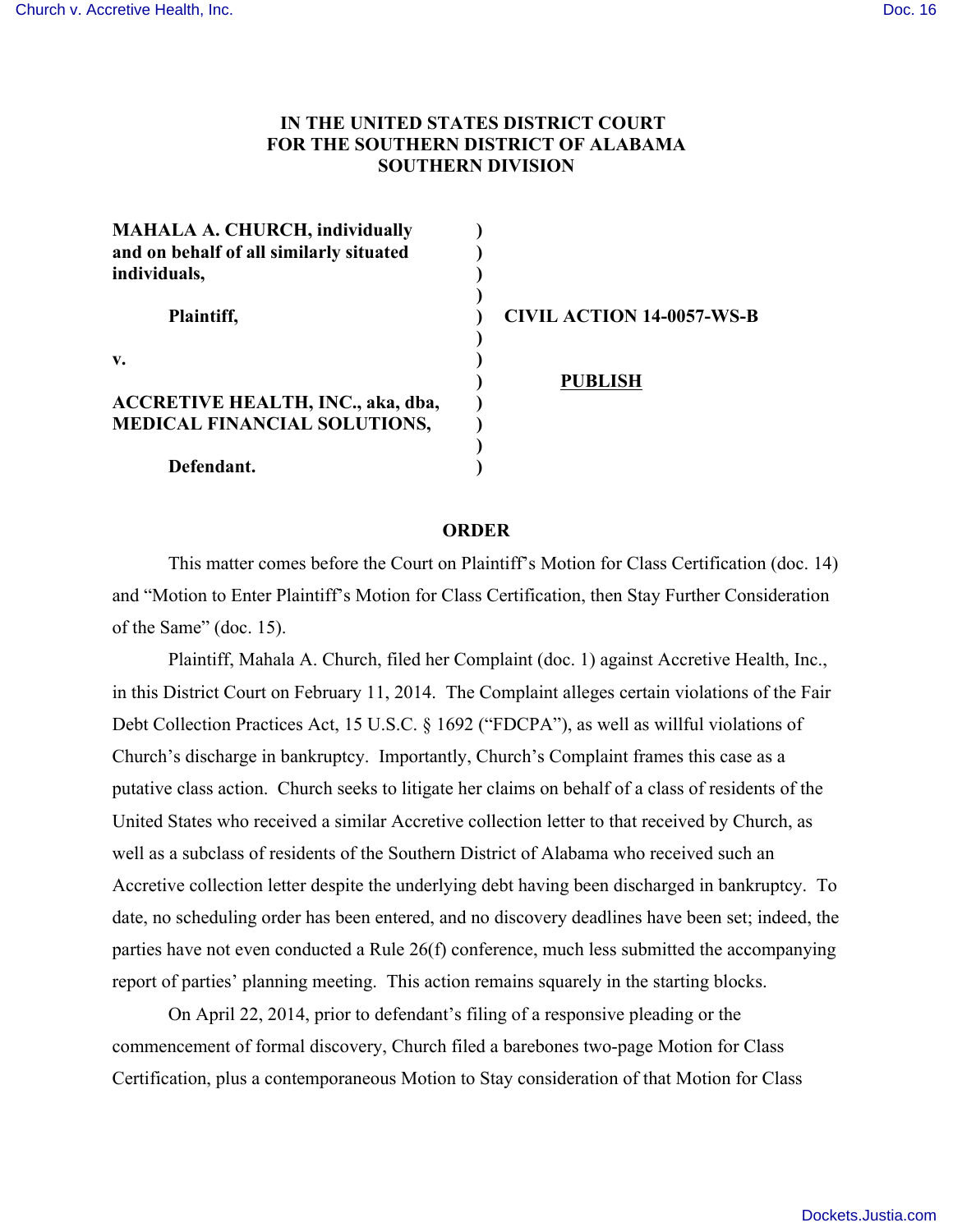Certification. In the Motion to Stay, Church requests that the Court accept the Rule 23 Motion for filing, then stay briefing or consideration of it "until appropriate discovery has been conducted." (Doc. 15, at 1.) In essence, then, Church asks the Court to accept the Motion for Class Certification as a mere placeholder, an empty vessel into which plaintiff might pour substance and content (assuming the evidence gathered in discovery supports it) many months from now after appropriate class discovery has taken place. As grounds for this request, Church relies on Seventh Circuit authority opining that "[c]lass-action plaintiffs can move to certify the class at the same time that they file their complaint … then they can also ask the district court to delay its ruling to provide time for additional discovery or investigation." *Damasco v. Clearwire Corp.*, 662 F.3d 891, 896 ( $7<sup>th</sup>$  Cir. 2011). On that basis, Church asks this Court "not to rule on this [Rule 23] Motion until such time as the parties have had an adequate opportunity to conduct discovery and submit appropriate memoranda of law on the issue of class certification." (Doc. 15, at 2.)

 The Court understands, but does not find persuasive, the concern that prompted Church to file her Motion for Class Certification and Motion to Stay at the outset of this litigation, well before the first morsel of discovery has changed hands and well before she has collected the facts on which she intends to rely in that Rule 23 Motion. The rule in the Seventh Circuit is that "a defendant can render moot a possible class action by offering to settle for the full amount of the plaintiff's demands *before* the plaintiff files a motion for class certification." *McMahon v. LVNV Funding, LLC*, 744 F.3d 1010, 1018 ( $7<sup>th</sup>$  Cir. 2014). This rule, however, spawned fears by the plaintiffs' bar that defendants might "pick off" or "buy off" a putative class representative via unaccepted offer of judgment, thereby mooting a class action before the plaintiff had been able to complete the necessary discovery to file a Rule 23 motion. To allay these fears, the Seventh Circuit noted "that there is a simple solution for a putative class representative who wishes to avoid mootness or buy-off: move to certify the class at the same time that the complaint is filed." *McMahon*, 744 F.3d at 1018. "If the parties have yet to fully develop the facts needed for certification, then they can also ask the district court to delay its ruling to provide time for additional discovery or investigation." *Damasco*, 662 F.3d at 896. Church's filings thus adhere closely to the *Damasco / McMahon* playbook.

 All of this might be compelling if this Court were situated in the Seventh Circuit, if the law of the Seventh Circuit governed this proceeding, or if the Seventh Circuit approach

-2-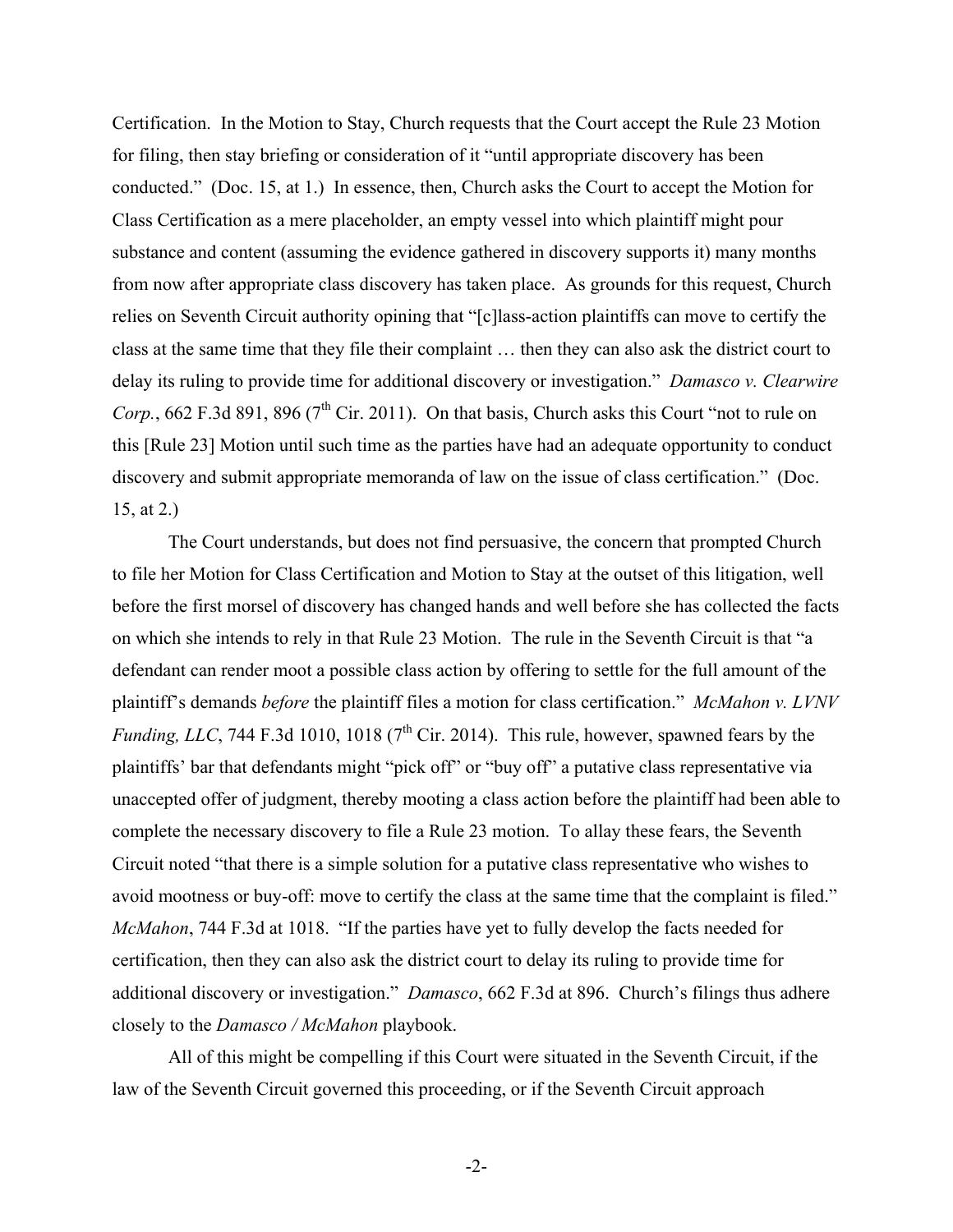constituted either a majority rule or one as to which the Eleventh Circuit had expressed favor. This is not the case. In fact, the Seventh Circuit acknowledged the uniqueness of its formulation of the mootness rule in pick-off situations, and that "[o]ther circuits use a more flexible rule, under which the would-be representative need only file for class certification without undue delay after receiving an offer to settle." *McMahon*, 744 F.3d at 1018.<sup>1</sup> Plaintiff identifies neither

 <sup>1</sup> Those circuits include, at least, the Third, Fifth, Ninth and Tenth Circuits. *See Pitts v. Terrible Herbst, Inc.*, 653 F.3d 1081, 1091-92 (9<sup>th</sup> Cir. 2011) ("[W]e hold that an unaccepted Rule 68 offer of judgment – for the full amount of the named plaintiff's individual claim and made before the named plaintiff files a motion for class certification – does not moot a class action. If the named plaintiff can still file a timely motion for class certification, the named plaintiff may continue to represent the class until the district court decides the class certification issue.") (footnote omitted); *Lucero v. Bureau of Collection Recovery, Inc.*, 639 F.3d 1239, 1250  $(10<sup>th</sup> Cir. 2011)$  ("[W]e hold that a named plaintiff in a proposed class action for monetary relief may proceed to seek timely class certification where an unaccepted offer of judgment is tendered in satisfaction of the plaintiff's individual claim before the court can reasonably be expected to rule on the class certification motion."); *Sandoz v. Cingular Wireless LLC*, 553 F.3d 913, 920-21  $(5<sup>th</sup> Cir. 2008)$  (holding in context of FLSA collective action that when plaintiff "files a timely" motion for certification …, that motion relates back to the date the plaintiff filed the initial complaint, particularly when one of the defendant's first actions is to make a Rule 68 offer of judgment"); *Weiss v. Regal Collections*, 385 F.3d 337, 348 (3rd Cir. 2004) ("Absent undue delay in filing a motion for class certification, … where a defendant makes a Rule 68 offer to an individual claim that has the effect of mooting possible class relief asserted in the complaint, the appropriate course is to relate the certification motion back to the filing of the class complaint."). Many (albeit not all) district courts in other jurisdictions have adopted a similar approach. *See, e.g., Neurocare Institute of Central Florida, P.A. v. Healthtap, Inc.*, --- F. Supp.2d ----, 2014 WL 1236062, \*3 (M.D. Fla. Mar. 25, 2014) (where plaintiff files timely motion for class certification, and has otherwise fulfilled duty to pursue class certification diligently, Rule 23 motion relates back to the filing of the complaint, such that offer of judgment preceding Rule 23 motion does not moot entire case); *March v. Medicredit, Inc.*, 2013 WL 6265070, \*3 (E.D. Mo. Dec. 4, 2013) (finding that while one district court had recently followed the Seventh Circuit rule, "the majority of district courts in this Circuit addressing this issue have rejected the mootness argument in the class action context"); *White v. Ally Financial Inc.*, --- F. Supp.2d ----, 2013 WL 164156, \*6 (S.D. W.Va. Jan. 15, 2013) ("I **HOLD** today that a defendant's complete offer of judgment to a named plaintiff in a putative class action prior to a motion for class certification does not moot the putative class action, as long as the motion for class certification is ultimately filed without undue delay."); *Kensington Physical Therapy, Inc. v. Jackson Therapy Partners, LLC*, 880 F. Supp.2d 689, 694 (D. Md. 2012) ("The Court finds persuasive holdings of courts that have employed the relation back doctrine to allow class action claims to go forward where no certification motion is pending and the plaintiff has received an offer of complete relief."); *Mullinax v. United Marketing Group, LLC*, 2011 WL 4085933, \*4 (N.D. Ga. Sept. 13, 2011) (concluding that "when a Rule 68 offer has been made and rejected prior to the time that a class certification is due to be filed per the scheduling order, the relation back doctrine applies (Continued)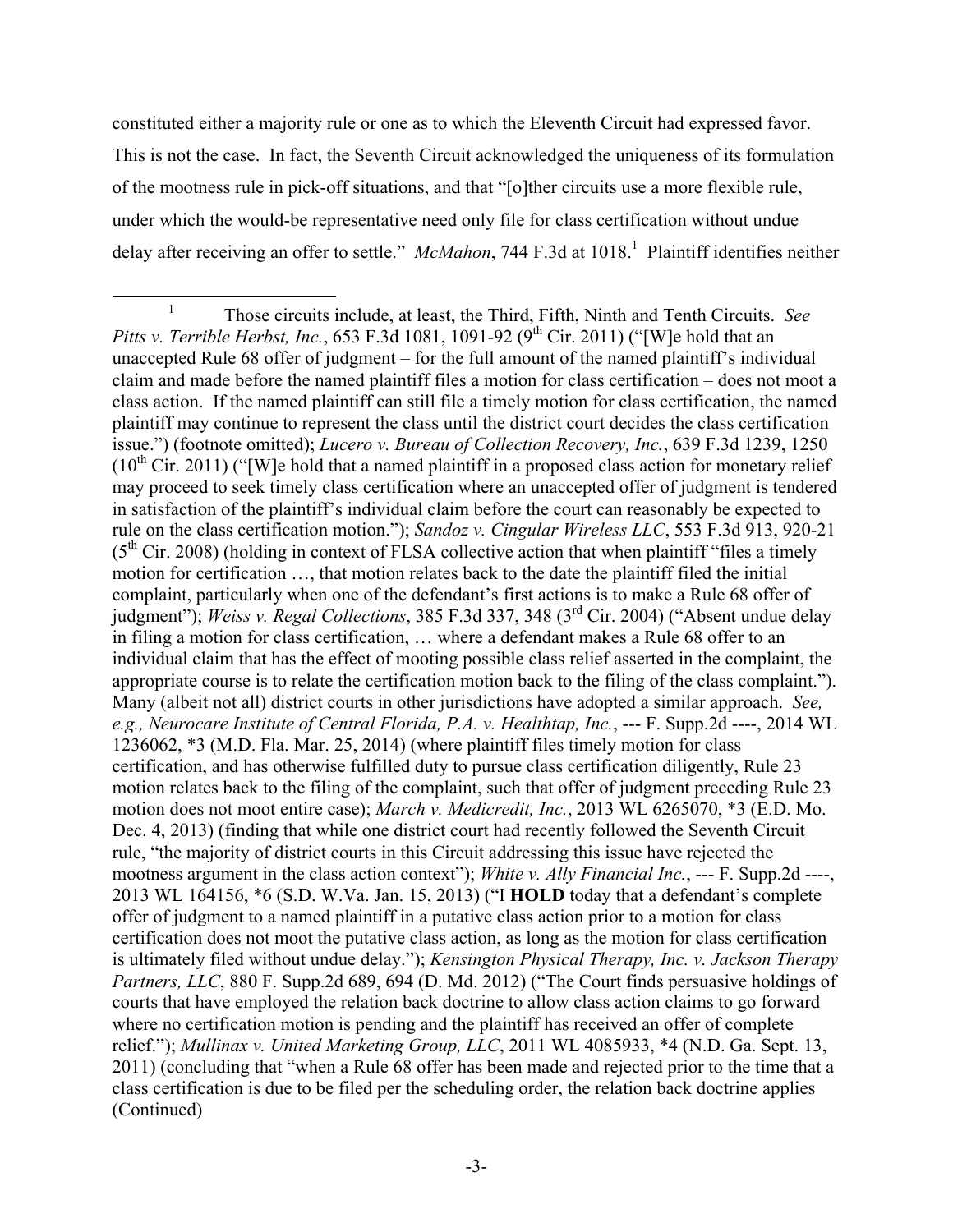argument nor authority suggesting that the Eleventh Circuit is likely to follow *Damasco / McMahon*, as opposed to the more relaxed approach of at least four other sister circuits. Moreover, plaintiff does not show that, even if the Eleventh Circuit were to embrace *Damasco*, she would be harmed unless she were allowed to lodge her "placeholder" Rule 23 Motion now. Even today, district courts in the Seventh Circuit appear to operate under the premise that "a plaintiff may avoid mooting its claims if it moves for class certification within the fourteen-day (formerly ten-day) period provided in Rule 68 for responding to offers of judgment." *Gonon v. Allied Interstate, LLC*, 286 F.R.D. 405, 409 (S.D. Ind. 2012). More fundamentally, plaintiff offers no basis for suspecting that Accretive is somehow predisposed to engage in the universally condemned tactic of "picking off" the named plaintiff via Rule 68 offer of judgment in an effort to sabotage the Rule 23 issue from ever reaching the fore. Even if it did, it appears quite possible (and indeed likely) that an unaccepted Rule 68 offer of judgment would not moot Church's individual claims at all, thereby obviating the question of whether a Rule 23 motion must predate an offer of judgment to avoid mooting the entire action.<sup>2</sup>

 $\overline{a}$ 

and the action is not deemed to be moot"); *Liles v. American Corrective Counseling Services, Inc.*, 201 F.R.D. 452, 455 (S.D. Iowa 2001) ("Hinging the outcome of [a motion to dismiss] on whether or not class certification has been filed is not well-supported in the law nor sound judicial practice.").

<sup>&</sup>lt;sup>2</sup> In particular, a stern dissent authored by Justice Kagan and joined in by three other justices last year cast considerable doubt on the notion that a plaintiff's claim may be deemed moot by virtue of an unaccepted offer of judgment in the first place. *Genesis Healthcare Corp. v. Symczyk*, --- U.S. ----, 133 S.Ct. 1523, 1534, 185 L.Ed.2d 636 (2013) ("So a friendly suggestion to the Third Circuit: Rethink your mootness-by-unaccepted-offer theory. And a note to all other courts of appeals: Don't try this at home.") (Kagan, J., dissenting). Although Justice Kagan's opinion in *Scymczyk* was a dissent, her discussion of the mootness issue "conflicts with nothing in the Court's opinion" because the majority simply "assume[d], without deciding, the mootness of Symczyk's individual claim" in order to reach the narrow FLSA issue as to which *certoriari* had been granted. *Id.* (internal quotation marks omitted). Accordingly, at least four sitting U.S. Supreme Court Justices support the proposition that an unaccepted Rule 68 offer of judgment does not moot an individual plaintiff's claims, and there is no indication that the other five disagree. If Justice Kagan is correct, then the entire rationale underlying Church's premature Rule 23 Motion (*i.e.*, her lawyer's fear that Accretive will make an offer of judgment that will bounce the whole case out of court, even if she rejects the offer) evaporates.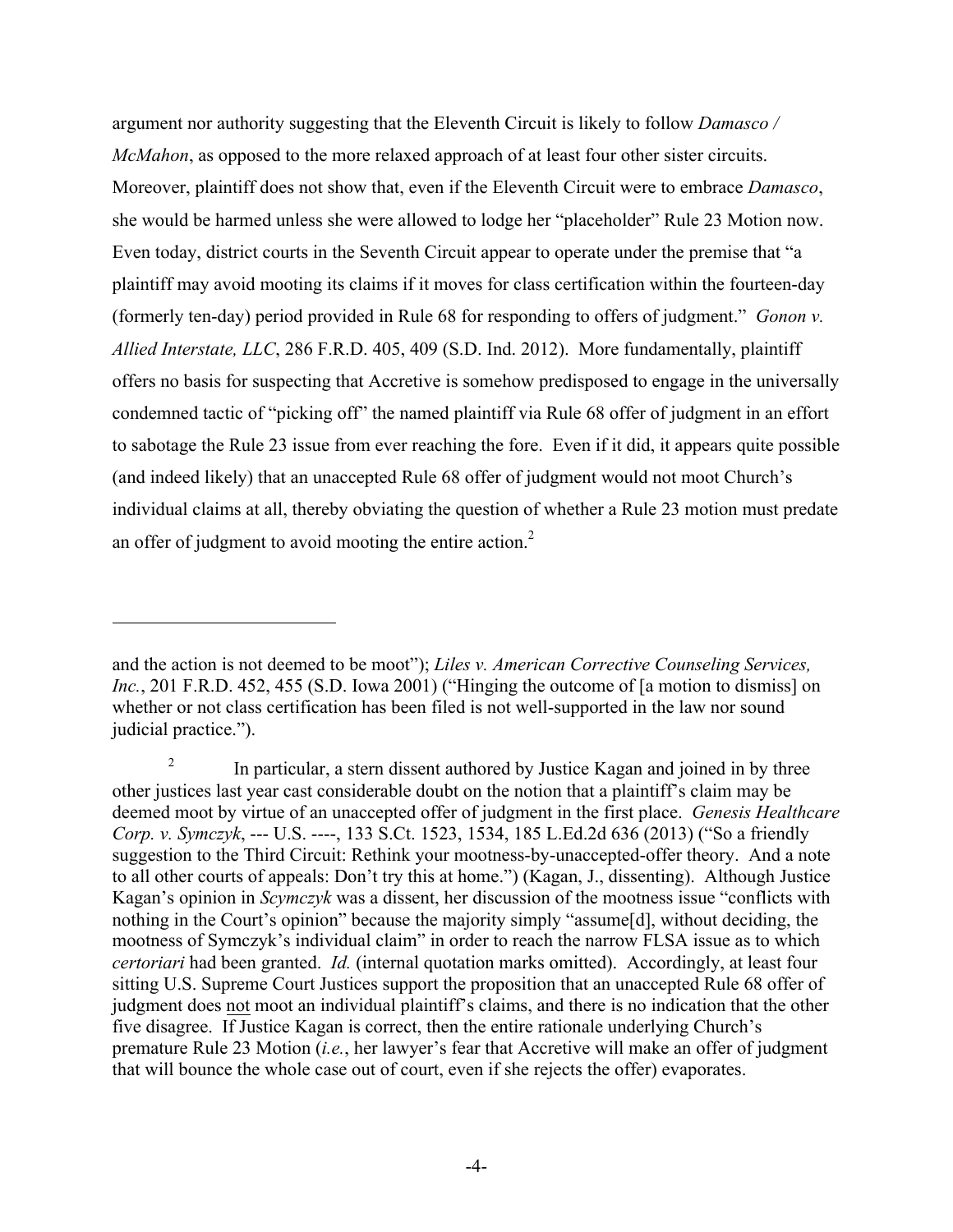As the foregoing discussion demonstrates, there is precious little reason to believe that the two-step dance Church proposes here (file a generic Rule 23 Motion at the outset of the case, then stay it for many months until class discovery concludes and comprehensive briefs are prepared) is grounded in any justifiable fear that the entire class action may be ripped away from her absent such a preventive measure. The premise that a Rule 68 offer of judgment moots a class action in the absence of a prior Rule 23 motion is a decidedly minority view. The Eleventh Circuit has not accepted it. Plaintiff offers no indication that the Eleventh Circuit would ever be inclined to adopt it, as indeed most other federal courts have not. Even district courts in the Seventh Circuit (which propounded that minority review) appear to allow the continued safety hatch of a two-week window after an offer of judgment is made for the plaintiff to file a class certification motion. There is no evidence and no reason to believe that Accretive will engage in such a frowned-upon "picking off" strategy here. And the underlying principle that any offer of judgment for complete relief would moot Church's claims even if she did not accept it has recently faced a withering attack from four U.S. Supreme Court Justices, with no rebuttal from the others. For all of these reasons, the Court concludes that Church's "placeholder" Motion for Class Certification is highly unlikely to confer any meaningful benefit or protection on plaintiff.

On the other side of the ledger, Church's course of action comes with a cost. The court file is burdened with an obviously premature Rule 23 Motion that is devoid of content. Clerk's Office staff would be required to track, monitor and report the motion for many months as it sits idly, collecting dust, while the plaintiff gathers information via discovery to populate the motion with actual substance. In addition to this administrative cost, plaintiff's actions promote inefficiency and waste. Not only is it premature, but the Rule 23 Motion filed now may prove unnecessary because plaintiff may think better of pursuing such a motion based on the results of discovery. Yet plaintiff advocates a system in which litigants race to the courthouse to file empty, placeholder motions that may or may not ever be litigated, and that are neither required nor encouraged by the Federal Rules of Civil Procedure. *See Weiss v. Regal Collections*, 385 F.3d 337, 347 (3rd Cir. 2004) (federal rules do not "require or encourage premature certification determinations"). Such a proposal contravenes the spirit of federal practice, and raises significant concerns as to efficiency and judicial economy.

In the end, the balance is clear. Plaintiff's straight-out-of-the-chute Rule 23 Motion is highly unlikely to advance her cause one iota, but is virtually certain to impose administrative

-5-